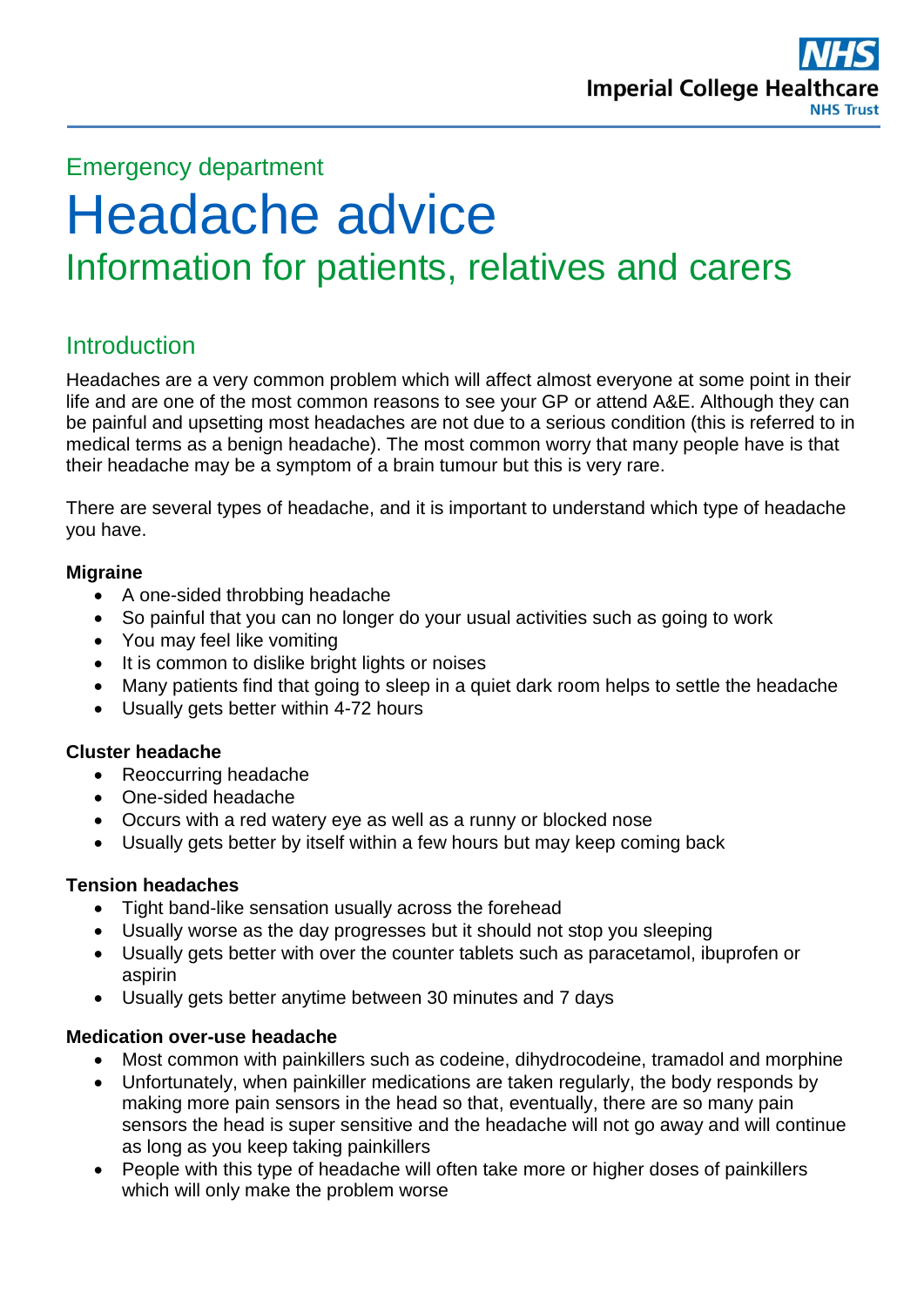- The only way to treat this type of headache is by stopping the painkillers which are causing the problem
- This is an important type of headache to be aware of as even people who suffer from another type of headache, such as migraine, can go on to develop these headaches if painkillers are used too often. This is most common with opioid painkillers such as codeine, dihydrocodeine, tramadol and morphine

# Warning signs

Please go back to A&E if you develop any of the following symptoms:

- headaches accompanied by a high temperature (fever)
- a sudden, very severe headache which reaches its peak in just a few seconds
- headaches with weakness or abnormal sensations in your face, arms or legs or difficulty speaking
- confusion
- a red or painful eye or any change to your vision

## What you can do to help stop or ease headaches

Things that will help no matter what type of headache you have:

- 1. Drink more water
- 2. Cut down the amount of caffeine and alcohol you drink
- 3. Make sure your eye tests are up-to-date
- 4. Get plenty of sleep
- 5. Reduce the amount of time you spend on laptops, tablets and mobile telephones
- 6. Reducing your stress levels
- 7. Do more physical activity
- 8. If you have a gas boiler, check that your carbon monoxide detector is working

# Further information

Patient.co.uk: **https://patient.info/health/headache-leaflet**

## Useful emergency contacts

## **St Mary's Hospital's emergency department**

South Wharf Road London W2 1NY Telephone 020 3312 6330

## **Charing Cross Hospital's emergency department**

Fulham Palace Road London W6 8RF Telephone 020 3311 1005

## **Hammersmith Hospital's emergency department**

Du Cane Road London W12 0HS Telephone 020 3313 4691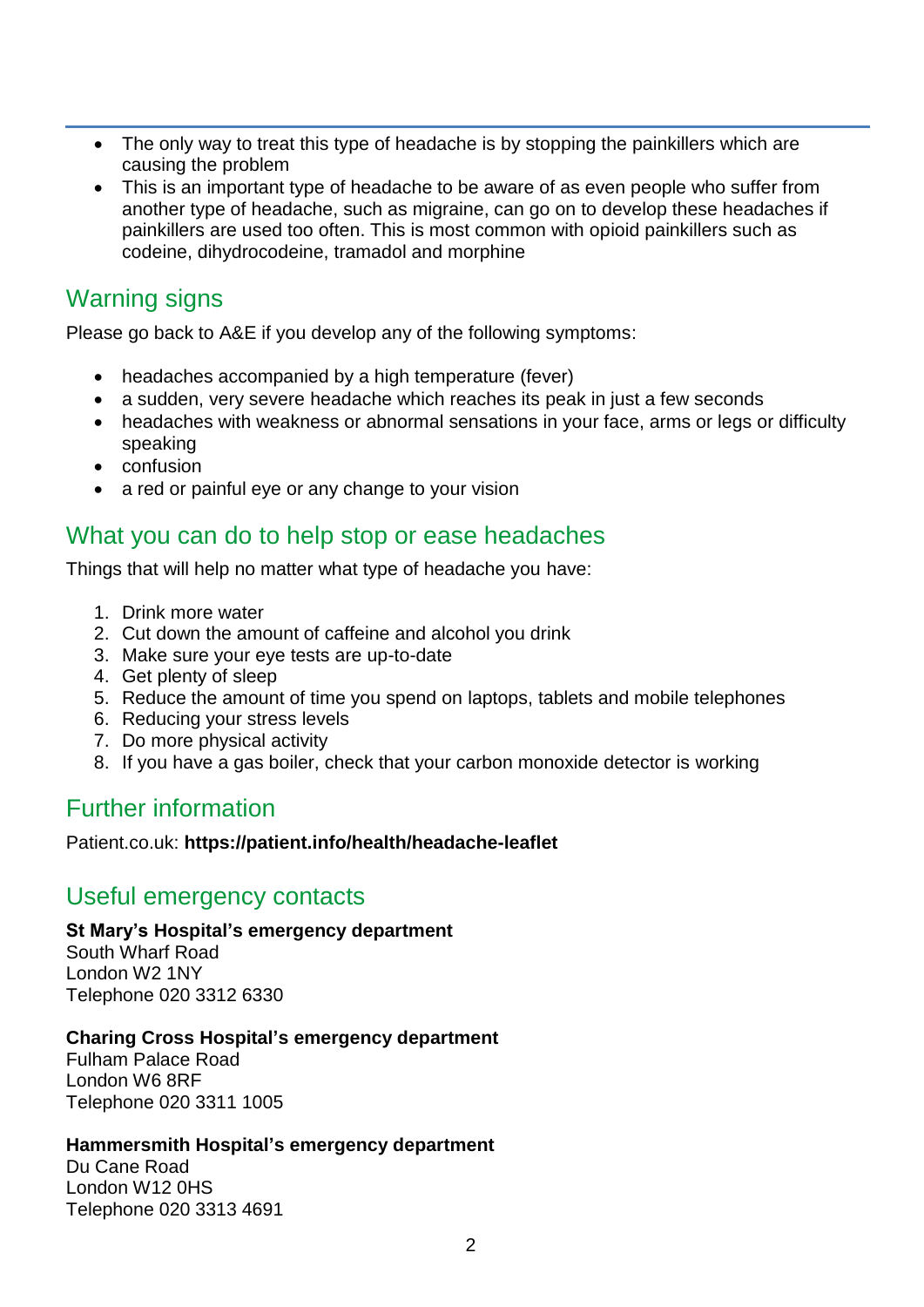### **Eye emergencies (24-hour)**

Western Eye Hospital 171 Marylebone Road London NW1 5YE Telephone 020 3312 3241

### **NHS 111**

If you have an urgent medical problem and are not sure what to do, call 111 and speak to a fully trained adviser. Available 24 hours a day, seven days a week.

#### **Alcohol liaison nurses**

Charing Cross and Hammersmith hospitals: 020 3313 0244 St Mary's Hospital: 020 3312 7663

#### **Drinkline**

Free helpline: 0300 123 1110 (weekdays 09.00–20.00, weekends 11.00–16.00)

#### **Sexual health clinic**

Jefferiss wing St Mary's Hospital Praed Street London W2 1NY Telephone: 020 3312 1697 (general enquiries) 020 3312 7583 (sexual health and HIV advice)

## How do I make a comment about my visit?

We aim to provide the best possible service and staff will be happy to answer any of the questions you may have. If you have any **suggestions** or **comments** about your visit, please either speak to a member of staff or contact the patient advice and liaison service (**PALS**) on **020 3313 0088** (Charing Cross, Hammersmith and Queen Charlotte's & Chelsea hospitals), or **020 3312 7777** (St Mary's and Western Eye hospitals). You can also email PALS at **imperial.pals@nhs.net** The PALS team will listen to your concerns, suggestions or queries and is often able to help solve problems on your behalf.

Alternatively, you may wish to complain by contacting our complaints department:

Complaints department Fourth floor Salton House St Mary's Hospital Praed Street London W2 1NY

Email: **ICHC-tr.Complaints@nhs.net** 

Telephone: **020 3312 1337 / 1349**